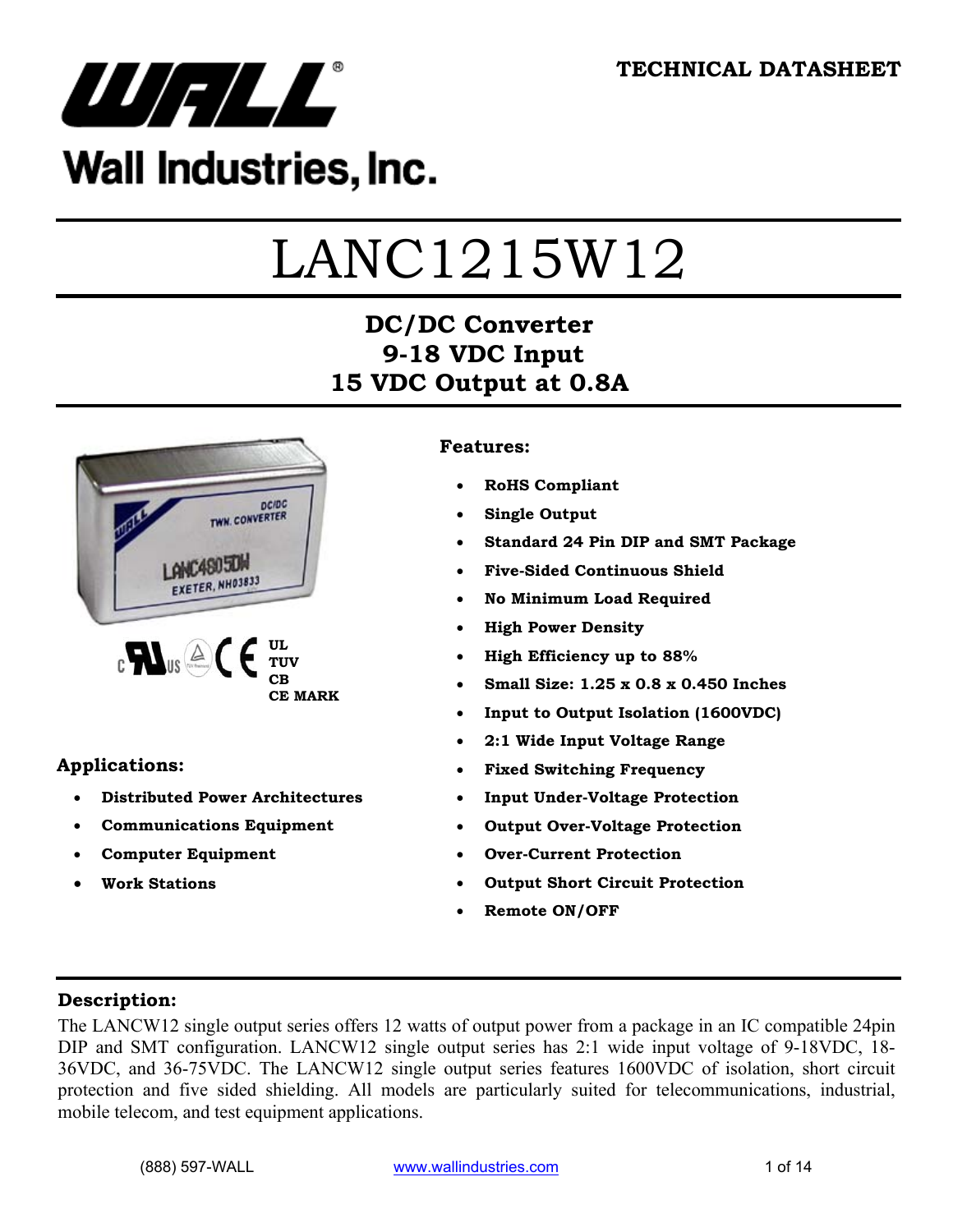

| <b>Technical Specifications</b>                | Model No. LANC1215W12                                                                                           |                  |                                |                  |                             |
|------------------------------------------------|-----------------------------------------------------------------------------------------------------------------|------------------|--------------------------------|------------------|-----------------------------|
|                                                | All specifications are based on 25 °C, Nominal Input Voltage and Maximum Output Current unless otherwise noted. |                  |                                |                  |                             |
|                                                | We reserve the right to change specifications based on technological advances.                                  |                  |                                |                  |                             |
| <b>SPECIFICATION</b><br>Switching Frequency    | <b>Related condition</b><br>Test at nominal Vin and full load                                                   | Min              | <b>Nom</b><br>400              | <b>Max</b>       | Unit<br>kHz                 |
| <b>INPUT</b> $(V_{in})$                        |                                                                                                                 |                  |                                |                  |                             |
| <b>Operating Voltage Range</b>                 |                                                                                                                 | 9                | 12                             | 18               | Vdc                         |
| Input Voltage (Continuous)                     |                                                                                                                 |                  |                                | 20               | Vdc                         |
| Input Voltage (Transient 100ms)                |                                                                                                                 |                  |                                | 36               | Vdc                         |
| UVLO Turn-on Threshold                         |                                                                                                                 |                  | 9                              |                  | Vdc                         |
| UVLO Turn-off Threshold                        |                                                                                                                 |                  | 8                              |                  | Vdc                         |
| <b>Input Standby Current</b>                   | Nominal Vin and No Load                                                                                         |                  | 17                             |                  | mA                          |
| Input Voltage Variation                        | Complies with EST300 132 part 4.4                                                                               |                  |                                | 5                | V/ms                        |
| <b>Input Current</b>                           | Nominal Vin and Full Load                                                                                       |                  |                                | 1219             | mA                          |
| Reflected Ripple Current                       | 5 to 20MHz, 12µH source impedance                                                                               |                  | 20                             |                  | $mA_{\textrm{pk-pk}}$       |
|                                                | (See the Test Setup section - pg 8)                                                                             |                  |                                |                  |                             |
| <b>EFFICIENCY</b>                              | Test at nominal Vin and full load                                                                               |                  | 86                             |                  | $\frac{0}{0}$               |
|                                                | (See the Test Setup section $-$ pg 8)                                                                           |                  |                                |                  |                             |
| OUTPUT $(V_0)$                                 |                                                                                                                 |                  |                                |                  |                             |
| <b>Operating Output Range</b>                  | Nominal Vin and Full Load                                                                                       | 14.82            | 15                             | 15.18            | Vdc                         |
| Load Regulation (DIP Type)                     | 0% to 100% Full Load<br>0% to 100% Full Load                                                                    | $-0.5$           |                                | $+0.5$           | $\frac{0}{0}$               |
| Load Regulation (SMT Type)<br>Line Regulation  | LL to HL at Full Load                                                                                           | $-1.0$<br>$-0.2$ |                                | $+1.0$<br>$+0.2$ | $\%$<br>$\frac{0}{0}$       |
|                                                | 5Hz to 20MHz bandwidth                                                                                          |                  |                                |                  |                             |
| Output Ripple & Noise                          | (See the Test Setup section - pg 8)                                                                             |                  |                                | 85               | $mV_{pk-pk}$                |
| <b>Output Current</b>                          |                                                                                                                 | $\theta$         |                                | 0.8              | $\mathbf{A}$                |
| Output Voltage Overshoot                       | LL to HL at Full Load                                                                                           |                  | $\mathbf{0}$                   | 3                | % Vout                      |
| Over Voltage Protection                        | Zener diode clamp                                                                                               |                  | 18                             |                  | Vdc                         |
| Over Current Protection                        |                                                                                                                 |                  | 150                            |                  | $%$ FL                      |
| <b>Short Circuit Protection</b>                |                                                                                                                 |                  | Continuous, automatic recovery |                  |                             |
| <b>DYNAMIC LOAD RESPONSE</b>                   | Test at nominal Vin                                                                                             |                  |                                |                  |                             |
| Peak Deviation                                 | Load step change from 75 to 100% or 100 to 75 % of FL                                                           |                  | 200                            |                  | mV                          |
| Setting Time (Vout $\leq 10\%$ peak deviation) |                                                                                                                 |                  | 250                            |                  | $\mu s$                     |
| <b>REMOTE ON/OFF</b>                           | The ON/OFF pin voltage is referenced to -Vin                                                                    |                  |                                |                  |                             |
| ON/OFF pin High Voltage (Remote ON)            | (See the Remote ON/OFF Control section - pg 5)                                                                  | 3.0              |                                | 12               | Vdc                         |
| ON/OFF pin Low Voltage (Remote OFF)            |                                                                                                                 | $\Omega$         |                                | 1.2              | Vdc                         |
| ON/OFF pin Low Voltage, input current          |                                                                                                                 |                  |                                | 2.5              | mA                          |
| <b>START UP TIME</b>                           | Test at nominal Vin and constant resistive load                                                                 |                  |                                |                  |                             |
| Power Up                                       |                                                                                                                 |                  | 450                            |                  | ms                          |
| Remote ON/OFF                                  |                                                                                                                 |                  | 5                              |                  | ms                          |
| <b>ISOLATION</b>                               |                                                                                                                 |                  |                                |                  |                             |
| Isolation Voltage (Input-Output)               |                                                                                                                 | 1600             |                                |                  | Vdc                         |
| Isolation Voltage (Output to Case–DIP Type)    |                                                                                                                 | 1600             |                                |                  | Vdc                         |
| Isolation Voltage (Output to Case–SMT Type)    |                                                                                                                 | 1000             |                                |                  | Vdc                         |
| Isolation Voltage (Input to Case - DIP Type)   |                                                                                                                 | 1600             |                                |                  | Vdc                         |
| Isolation Voltage (Input to Case - SMT Type)   |                                                                                                                 | 1000             |                                |                  | Vdc                         |
| <b>Isolation Resistance</b>                    |                                                                                                                 |                  |                                |                  | $G\Omega$                   |
| <b>Isolation Capacitance</b>                   |                                                                                                                 |                  |                                | 1200             | pF                          |
| <b>ENVIRONMENTAL</b>                           |                                                                                                                 |                  |                                |                  |                             |
| Operating Ambient Temperature (w/ derating)    |                                                                                                                 | $-40$            |                                | 85               | $^{\circ}C$                 |
| <b>Operating Case Temperature</b>              |                                                                                                                 |                  |                                | 100              | $\rm ^{o}C$                 |
| <b>Storage Temperature</b>                     |                                                                                                                 | $-55$            |                                | 105              | $^{\rm o}{\rm C}$           |
| Temperature Coefficient                        |                                                                                                                 | $-0.02$          |                                | $+0.02$          | $\%$ / $^{\rm o}\textrm{C}$ |
| <b>MTBF</b>                                    | See the MTBF and Reliability section (pg 13)                                                                    |                  |                                |                  |                             |
| Bellcore TR-NWT-000332, T <sub>C</sub> =40°C   |                                                                                                                 |                  | 2,750,000                      |                  | hours                       |
| MIL-STD-217F                                   |                                                                                                                 |                  | 1,080,000                      |                  | hours                       |
| <b>MECHANICAL</b>                              |                                                                                                                 |                  |                                | See Figure 1     |                             |
| Weight                                         |                                                                                                                 |                  | 18.0                           |                  | grams                       |
| Dimensions                                     |                                                                                                                 |                  | $1.25 \times 0.8 \times 0.450$ |                  | inches                      |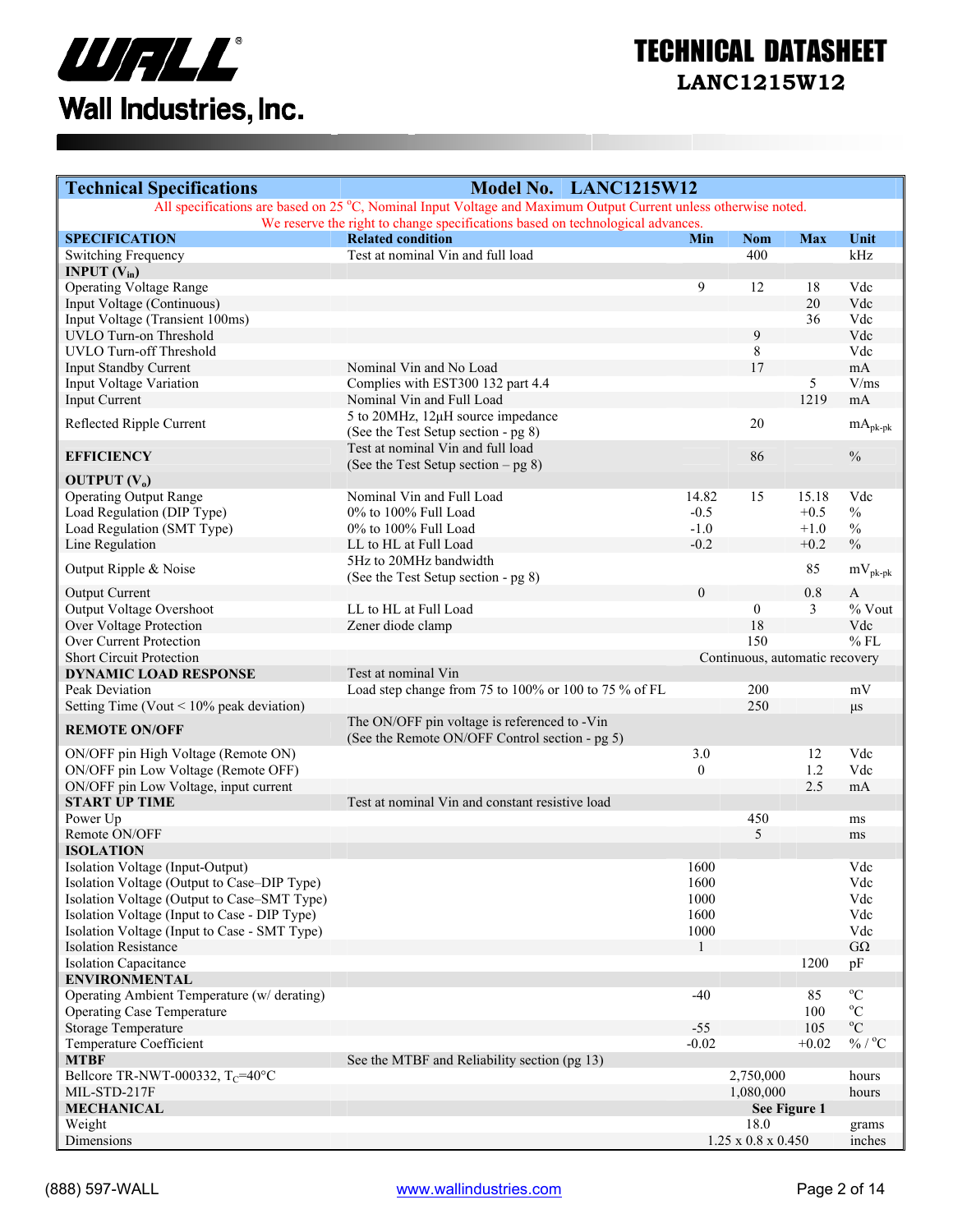

#### **Figure 1: Mechanical Dimensions**



Pin size is 0.02(0.5) Dia or 0.01 x 0.02 (0.25 x 0.50) Rectangular Pin

**Table 1**

| <b>Pin Connection</b> |               |     |               |
|-----------------------|---------------|-----|---------------|
| Pin                   | <b>Define</b> | Pin | <b>Define</b> |
|                       | <b>CTRL</b>   |     |               |
|                       | -Input        | 23  | +Input        |
|                       | -Input        | 22  | +Input        |
|                       |               |     |               |
|                       | <b>NC</b>     | 16  | -Output       |
|                       | <b>NC</b>     | 14  | +Output       |

1. **All dimensions are in Inches (mm)**  Tolerance: x.xx±0.02 (x.x±0.5) 2. Pin pitch tolerance ±0.014(0.35)





**Table 2**

| <b>Pin Connection</b> |               |               |               |
|-----------------------|---------------|---------------|---------------|
| Pin                   | <b>Define</b> | Pin           | <b>Define</b> |
|                       | <b>CTRL</b>   |               |               |
| 2                     | -Input        | 23            | +Input        |
| 3                     | -Input        | 22            | +Input        |
|                       |               |               |               |
| g                     | NС            | 16            | -Output       |
| 11                    | <b>NC</b>     | 14            | +Output       |
| <b>Others</b>         | <b>NC</b>     | <b>Others</b> | <b>NC</b>     |

1. **All dimensions in Inches (mm)** 

Tolerance: x.xx±0.02 (x.x±0.5)

2. Pin pitch tolerance ±0.014(0.35)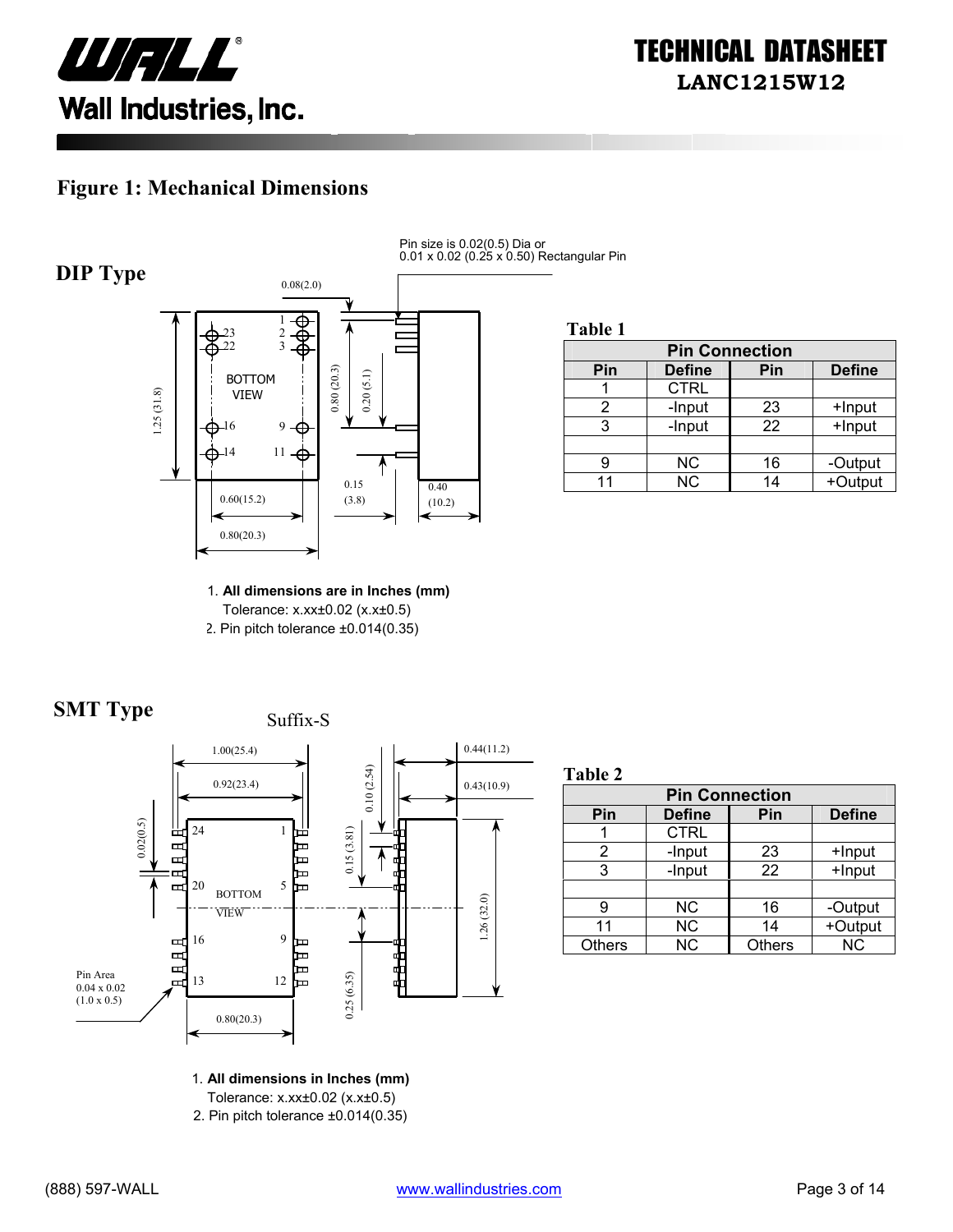

ECHNICAL DATASI **LANC1215W12** 

#### **DESIGN CONSIDERATIONS:**

#### **Output Over Current Protection**

When excessive output currents occur in the system, circuit protection is required on all power supplies. Normally, overload current is maintained at approximately 150% of rated current for the LANCW12 single output series.

Fold back-mode is a method of operation in a power supply whose purpose is to protect the power supply from being damaged during an over-current fault condition. It also enables the power supply to operate normally when the fault is removed.

One of the problems resulting from over current is that excessive heat may be generated in power devices; especially MOSFET and Schottky diodes and the temperature of those devices may exceed their specified limits. A protection mechanism has to be used to prevent those power devices from being damaged.

The operation of fold back is as follows. When the current sense circuit sees an over-current event, the output voltage of the module will be decreased for low power dissipation and decrease the heat of the module.



#### **Output Over Voltage Protection**

The output over-voltage protection consists of an output Zener diode that monitors the voltage on the output terminals. If the voltage on the output terminals exceeds the over-voltage protection threshold, then the Zener diode clamps the output voltage.

#### **Input Source Impedance**

The power module should be connected to a low impedance input source. Highly inductive source impedance can affect the stability of the power module. Input external L-C filter is recommended to minimize input reflected ripple current. The inductor is simulated source impedance of 12µH and capacitor is Nippon chemi-con KZE series  $47\mu$ F/100V. The capacitor must as close as possible to the input terminals of the power module for lower impedance.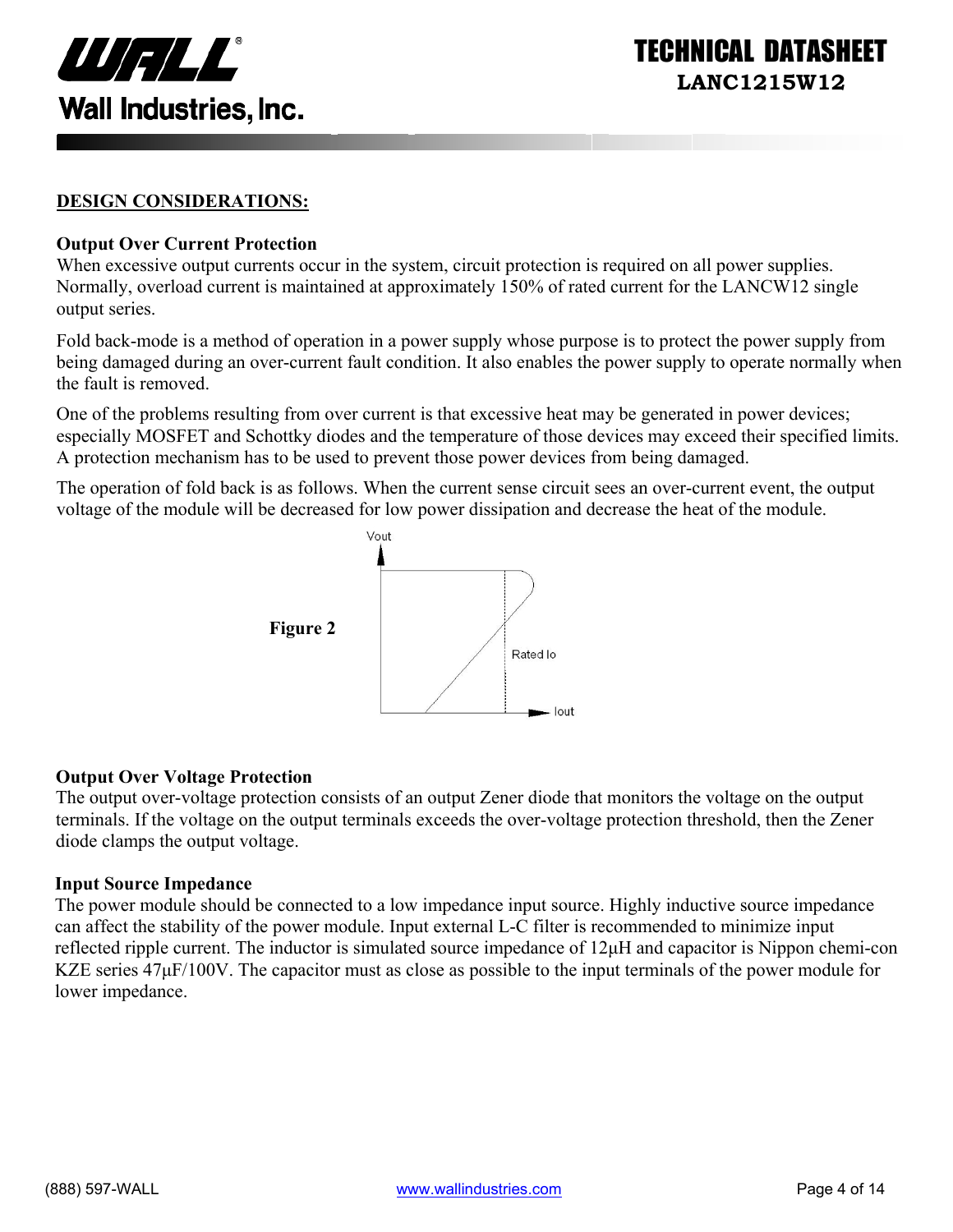

#### **Thermal Consideration**

The power module operates in a variety of thermal environments. However, sufficient cooling should be provided to help ensure reliable operation of the unit. Heat is removed by conduction, convention, and radiation to the surrounding environment. Proper cooling can be verified by measuring the point as the figure below. The temperature at this location should not exceed 105°C. When operating, adequate cooling must be provided to maintain the test point temperature at or below 105°C. Although the maximum point temperature of the power modules is 105°C, you can limit this temperature to a lower value for extremely high reliability.



#### **Remote ON/OFF Control**

The positive logic remote ON/OFF control circuit is included.

Turns the module ON during a logic High on the On/Off pin and turns OFF during a logic Low. The On/Off pin is an open collector/drain logic input signal (Von/off) that's referenced to GND. If not using the Remote On/Off feature, please open circuit between on/off pin and –input pin to turn the module on.

#### **Remote ON/OFF Implementation**



Level Control using TTL Output Level Control using Line Voltage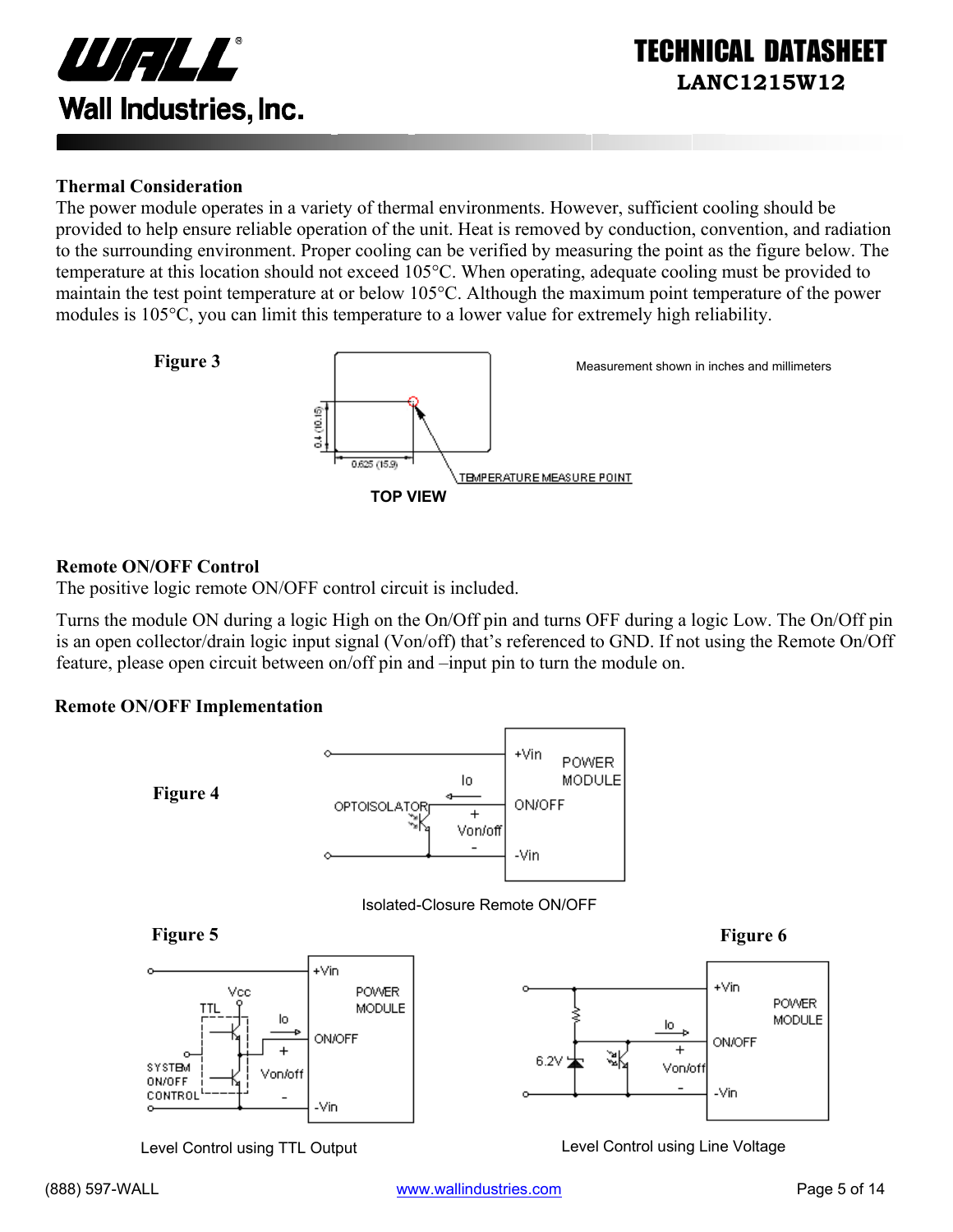



**Graph 3:** Output Power vs. Ambient Temperature & Airflow









(Nominal Vin) **Graph 4:** Power Dissipation Vs. Output Current



**Graph 6:** Typical Output Ripple and Noise (Nominal Vin and Full Load)

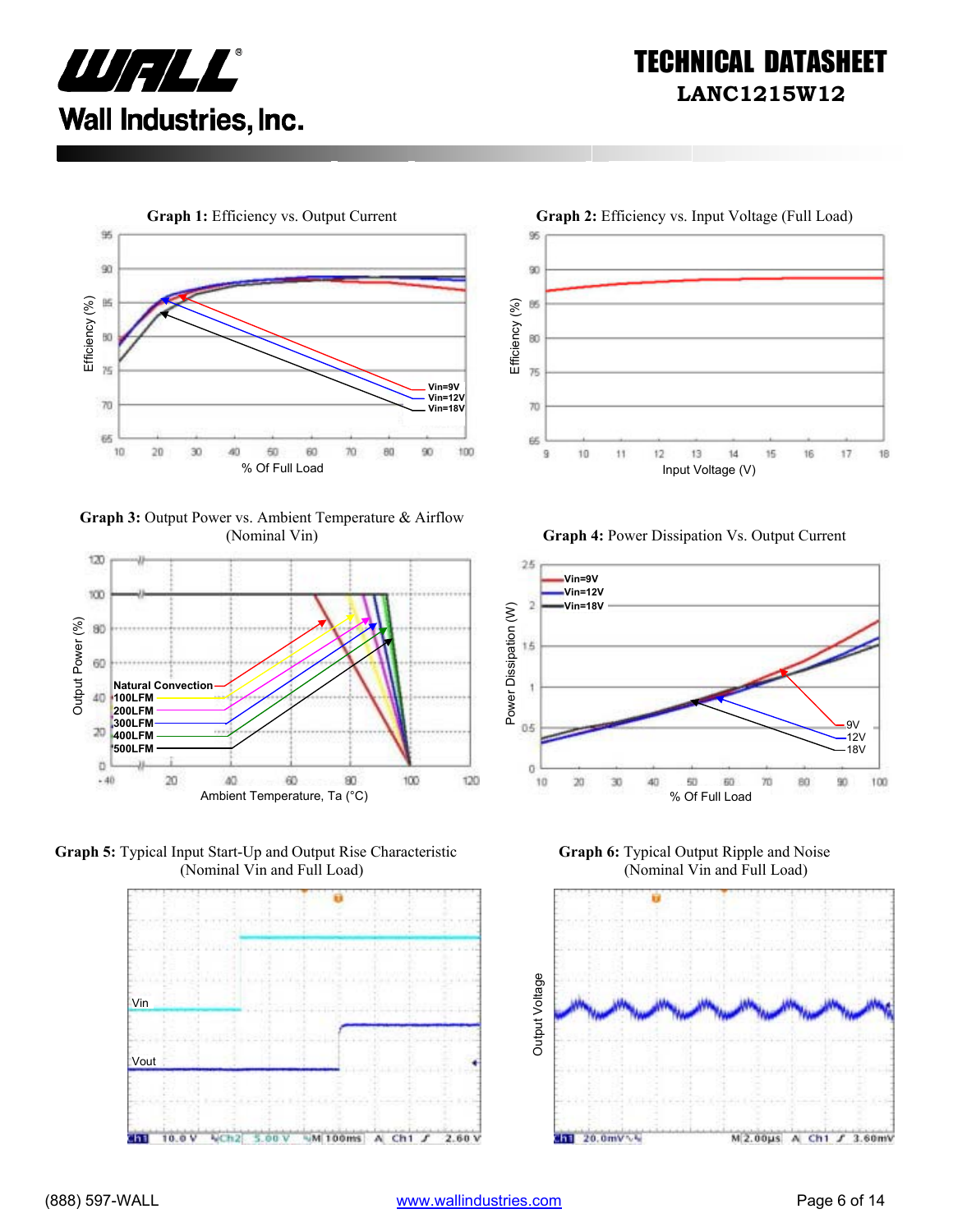







**Graph 8:** Transient Response to Dynamic Load Change from 100% to 75% to 100% of Full Load at Nominal Vin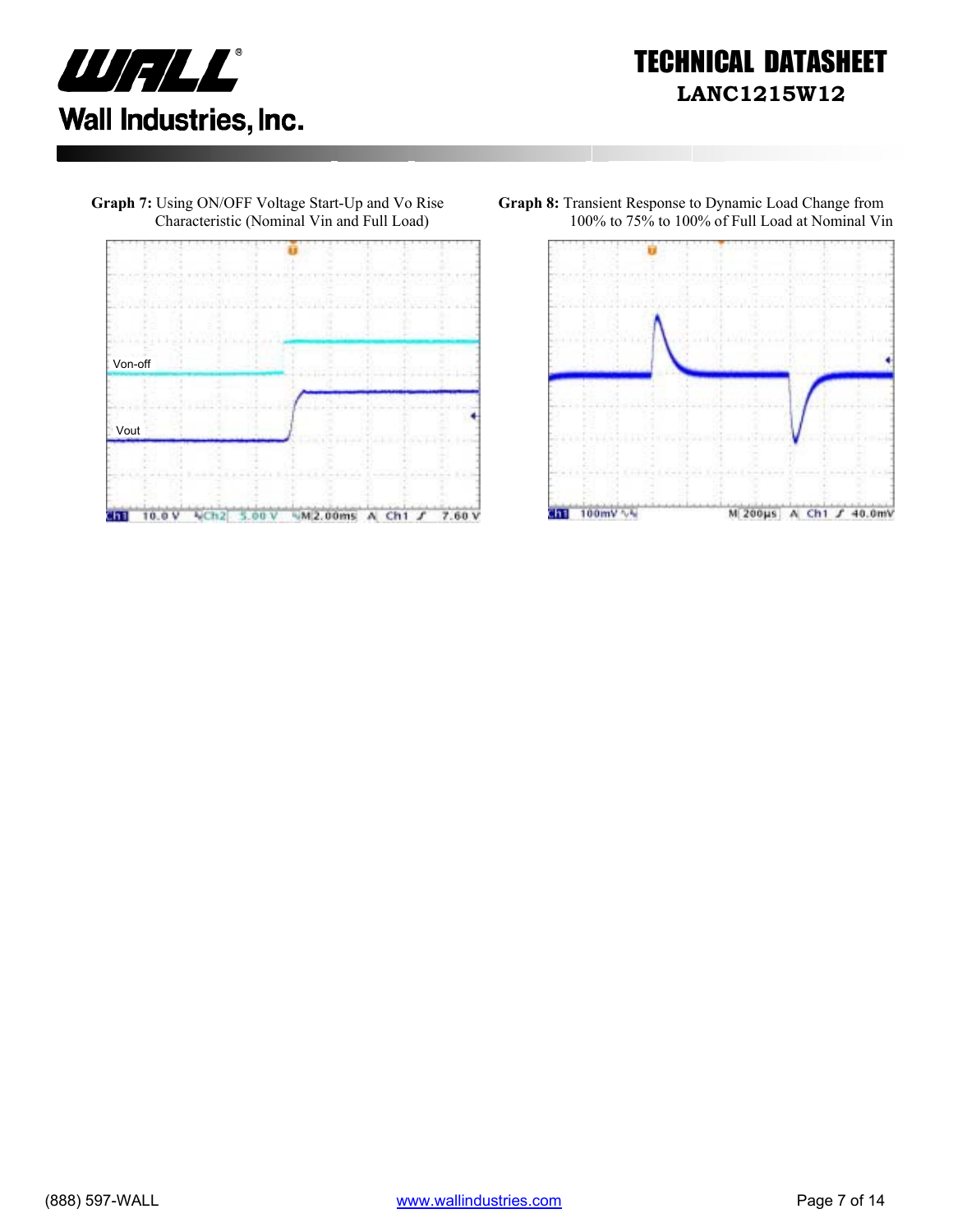

#### **TEST SETUP:**

The LANC1215W12 specifications are tested with the following configurations:

#### **Input Reflected-Ripple Current Measurement Test Setup**



| <b>Component</b> | Value | Voltageˈ | <b>Reference</b>                |
|------------------|-------|----------|---------------------------------|
|                  | 2uH   | -----    | ----                            |
|                  |       | 100V     | Aluminum Electrolytic Capacitor |

#### **Peak-to-Peak Output Ripple & Noise Measurement Setup**



#### **Output Voltage and Efficiency Measurement Setup**

**Figure 10** 



NOTE: All measurements are taken at the module terminals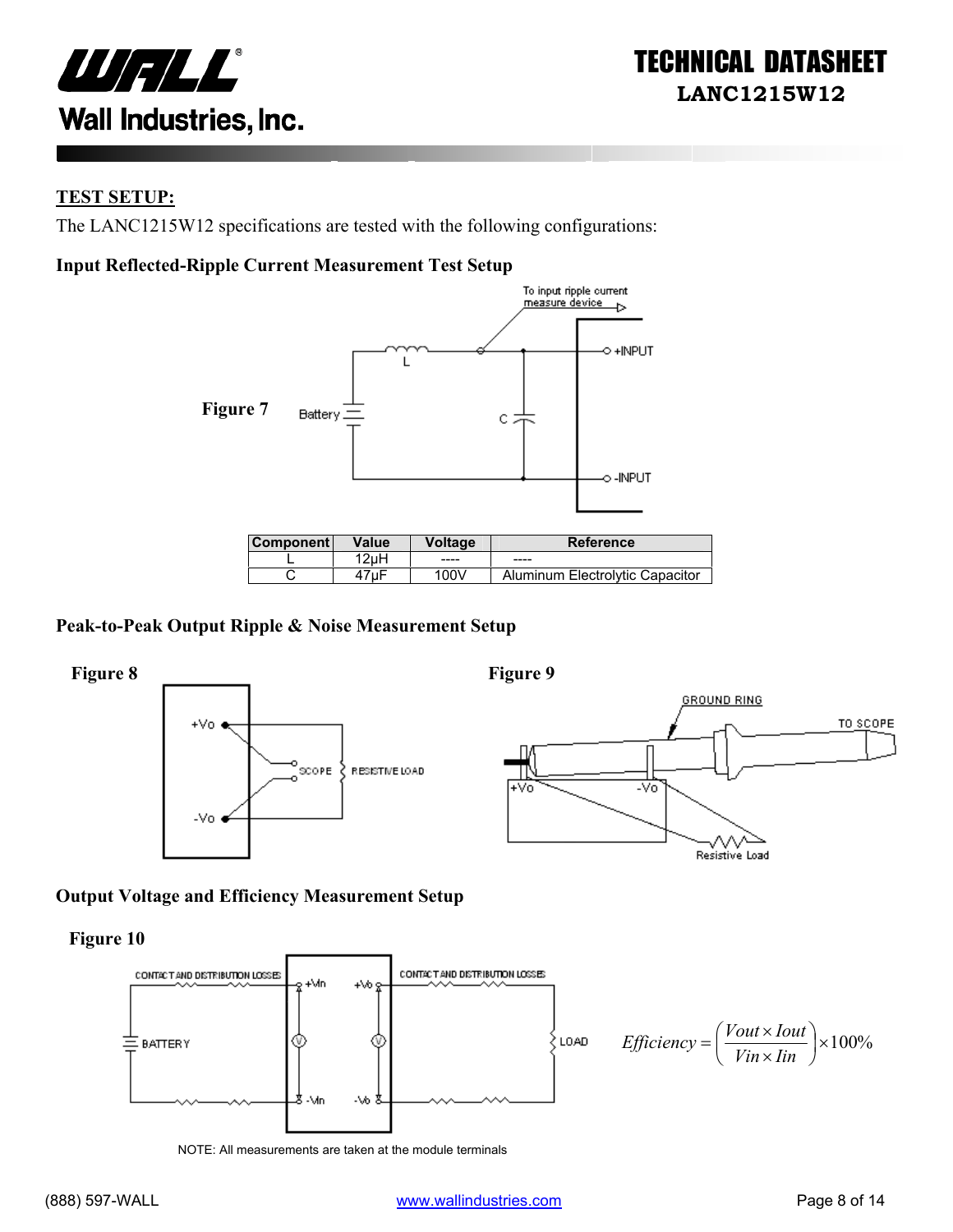

#### **EMC Considerations**



**Suggested Schematic for EN55022 Conducted Emission Class A Limits** 

To meet Conducted Emissions EN55022 CLASS A needed the following components:

| LANC12xxW12                     |                    |         |                  |
|---------------------------------|--------------------|---------|------------------|
| <b>Component</b>                | Value              | Voltage | <b>Reference</b> |
| C1                              | 6.8 <sub>U</sub> F | 50V     | <b>1210 MLCC</b> |
| C <sub>2</sub> , C <sub>3</sub> | 1000pF             | 2KV     | <b>1206 MLCC</b> |

#### **LANC24xxW12**

| <b>Component</b>                | Value  | <b>Voltage</b> | <b>Reference</b> |
|---------------------------------|--------|----------------|------------------|
| C1                              | 4.7uF  | 50V            | <b>1210 MLCC</b> |
| C <sub>2</sub> , C <sub>3</sub> | 1000pF | 2KV            | <b>1206 MLCC</b> |

#### **LANC48xxW12**

|                                 | ----------------   |                |                  |  |  |
|---------------------------------|--------------------|----------------|------------------|--|--|
| Component                       | Value              | <b>Voltage</b> | <b>Reference</b> |  |  |
| C <sub>1</sub>                  | 2.2 <sub>U</sub> F | 100V           | <b>1812 MLCC</b> |  |  |
| C <sub>2</sub> , C <sub>3</sub> | 1000pF             | 2KV            | <b>1206 MLCC</b> |  |  |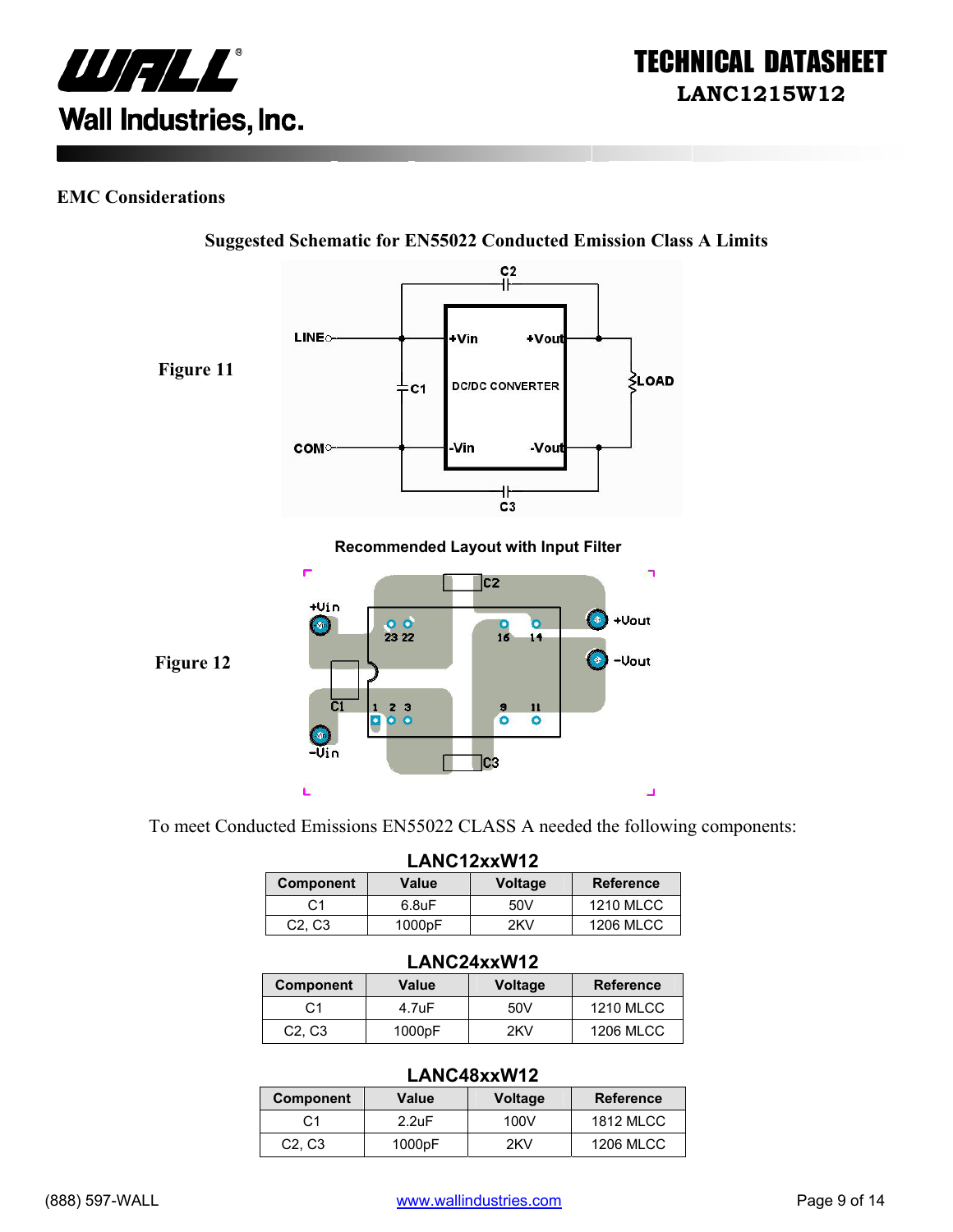

#### **EMC Considerations (Continued)**



To meet Conducted Emissions EN55022 CLASS B needed the following components:

|                                 | LANC12xxW12        |                |                            |
|---------------------------------|--------------------|----------------|----------------------------|
| <b>Component</b>                | Value              | <b>Voltage</b> | <b>Reference</b>           |
| C1                              | 3.3 <sub>U</sub> F | 50V            | <b>1812 MLCC</b>           |
| C <sub>3</sub> . C <sub>4</sub> | 1000 <sub>pF</sub> | 2KV            | <b>1206 MLCC</b>           |
|                                 | 325uH              | ____           | Common Choke, P/N: PMT-050 |

#### **LANC24xxW12**

| <b>Component</b>                | Value              | Voltage | <b>Reference</b>           |
|---------------------------------|--------------------|---------|----------------------------|
|                                 | 4.7uF              | 50V     | <b>1812 MLCC</b>           |
| C <sub>3</sub> . C <sub>4</sub> | 1000 <sub>pF</sub> | 2KV     | 1206 MLCC                  |
|                                 | 325 <sub>u</sub> H | ____    | Common Choke, P/N: PMT-050 |

#### **LANC48xxW12**

| <b>Component</b>                | Value              | <b>Voltage</b> | <b>Reference</b>           |
|---------------------------------|--------------------|----------------|----------------------------|
| C1                              | $2.2 \text{uF}$    | 100V           | <b>1812 MLCC</b>           |
| C <sub>3</sub> . C <sub>4</sub> | 1000 <sub>pF</sub> | 2KV            | 1206 MLCC                  |
|                                 | 325 <sub>µ</sub> H | ----           | Common Choke, P/N: PMT-050 |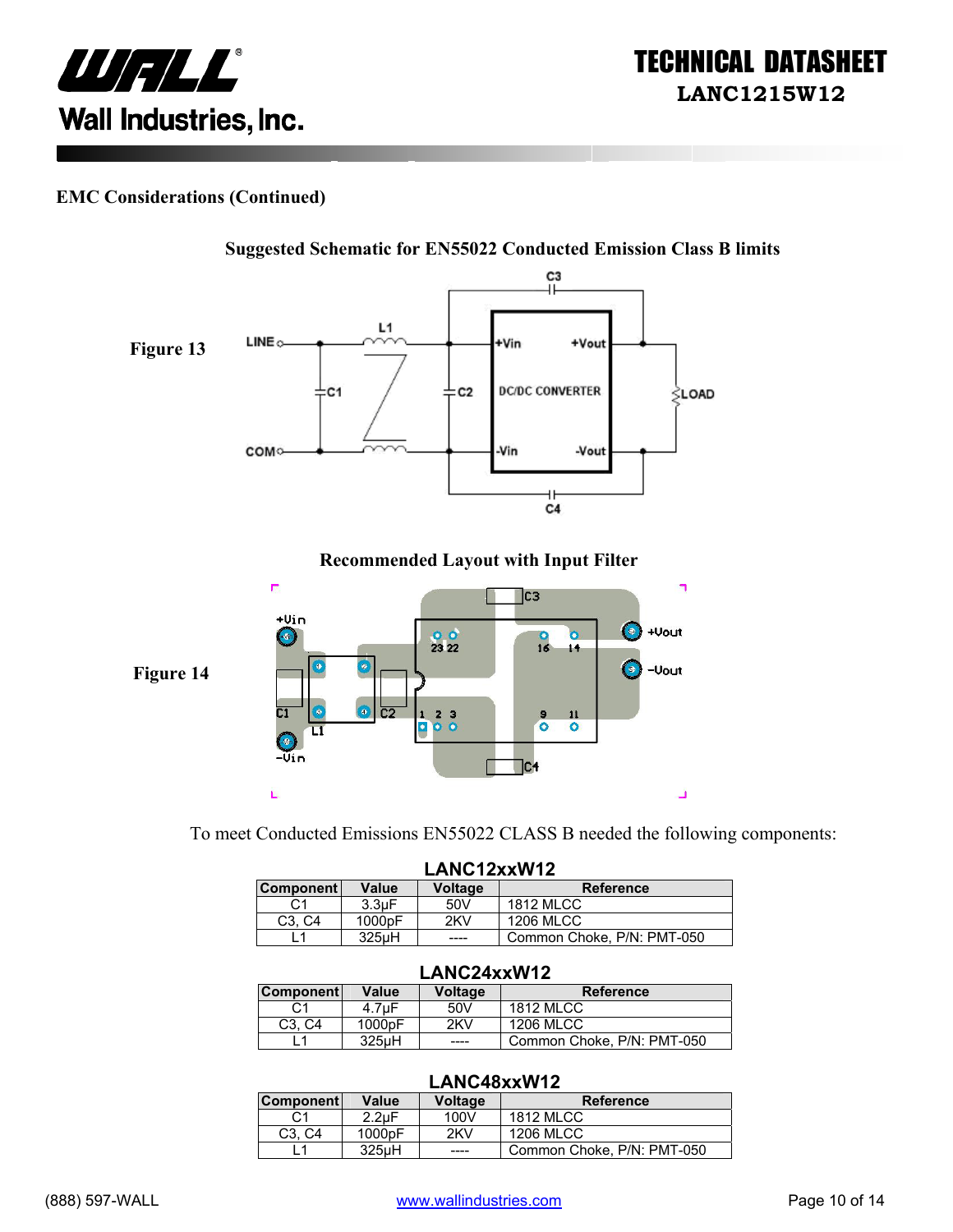



#### **Recommended Pad Layout for DIP Type**





#### **Recommended Pad Layout for SMT Type**



- 1. **All dimensions in Inches (mm)**
- 2. Pin pitch tolerance ±0.35mm
- 3. Tolerance: x.xx±0.02 (x.x±0.5)
	- x.xxx±0.01 (x.xx±0.25)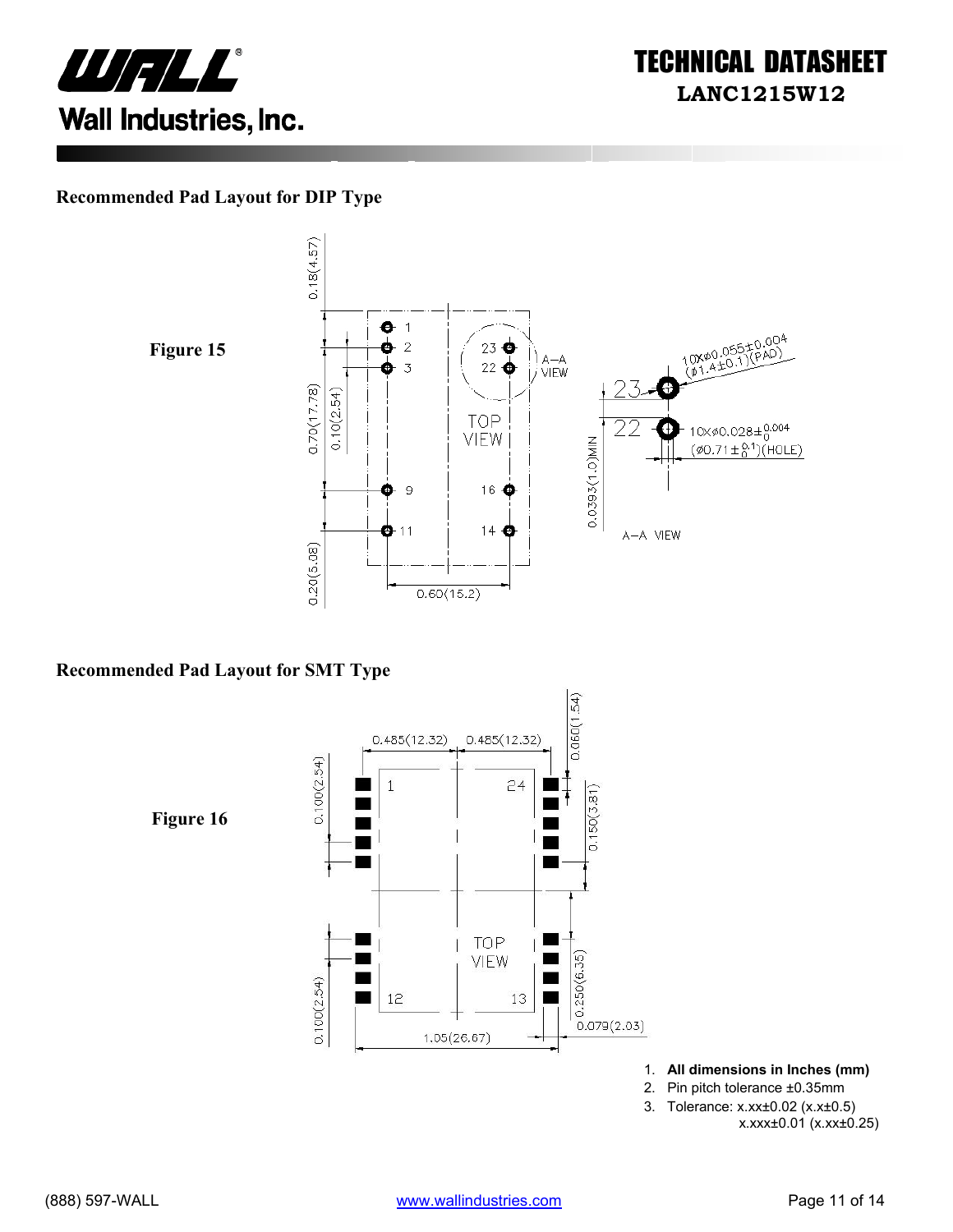

#### **Soldering and Reflow Considerations:**



#### **Lead Free Wave Solder Profile for DIP Type**

| Zone    | <b>Reference Parameter</b>      |
|---------|---------------------------------|
| Preheat | Rise temp. speed: 3°C/sec max.  |
| Zone    | Preheat temp: 100~130°C         |
| Actual  | Peak temp: 250~260°C            |
| Heating | Peak time (T1+T2 time): 4~6 sec |

#### **Lead free reflow profile for SMT type**



| Zone              | <b>Reference Parameter</b>                                                                                                    |
|-------------------|-------------------------------------------------------------------------------------------------------------------------------|
| Preheat<br>Zone   | Rise temp. speed: 1~3°C/sec<br>Preheat time: 60~120sec                                                                        |
|                   | Preheat temp.155~185°C                                                                                                        |
| Actual<br>Heating | Rise temp. speed: 1~3°C/sec<br>Melting time: 30~60 sec<br>Melting temp: 217°C<br>Peak temp: 230~240°C<br>Peak time: 10~20 sec |
| Coolina           | Rise temp. speed: -1~ -5°C/sec                                                                                                |

Reference Solder: Sn-Ag-Cu; Sn-Cu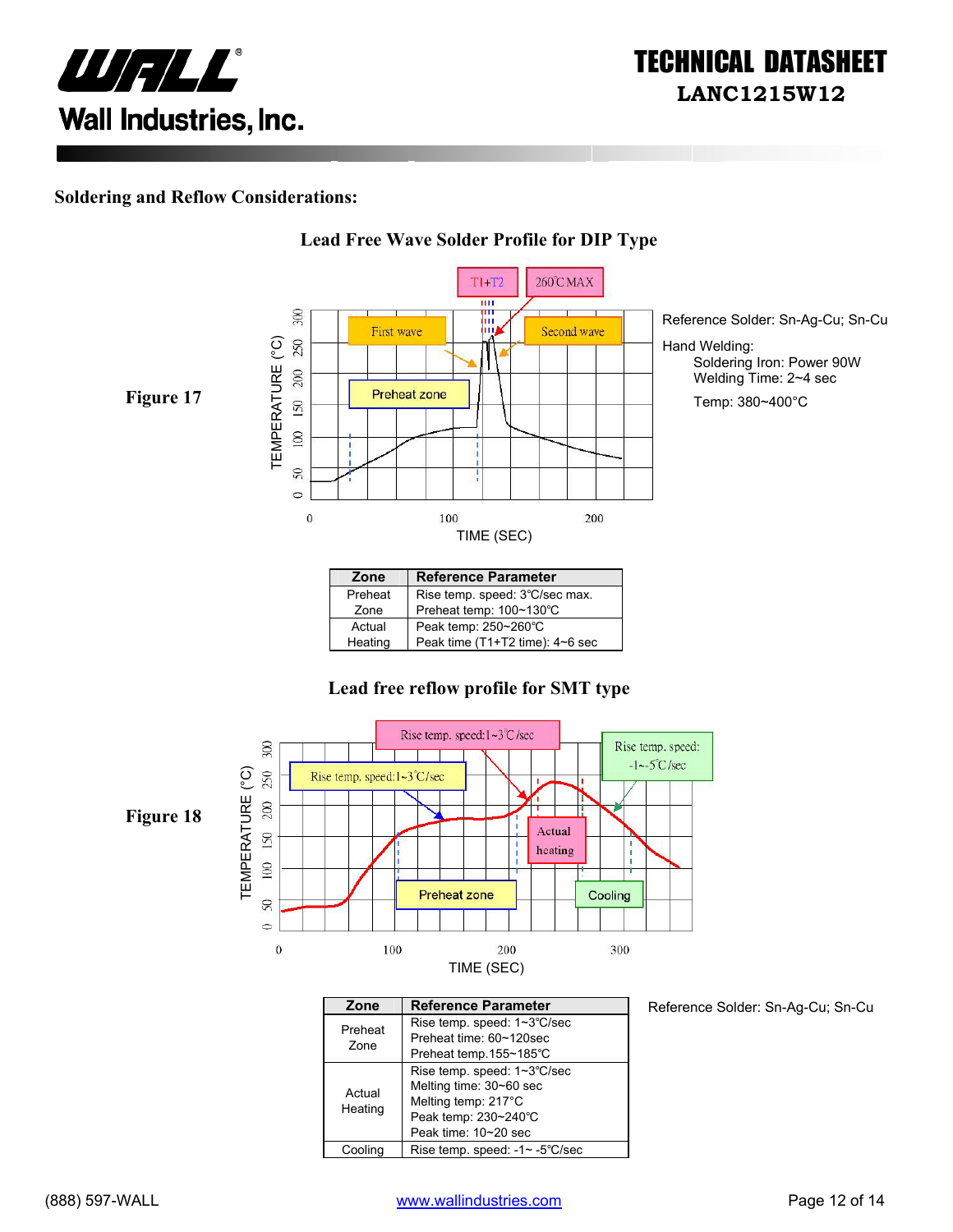

#### **Packaging Information:**



#### **Safety and Installation Instruction:**

#### **Fusing Consideration**

Caution: This power module is not internally fused. An input line fuse must always be used.

This encapsulated power module can be used in a wide variety of applications, ranging from simple stand-alone operation to an integrated part of sophisticated power architecture. To maximum flexibility, internal fusing is not included; however, to achieve maximum safety and system protection, always use an input line fuse. The safety agencies require a normal-blow fuse with maximum rating of 3A. Based on the information provided in this data sheet on Inrush energy and maximum DC input current; the same type of fuse with lower rating can be used. Refer to the fuse manufacturer's data for further information.

#### **MTBF and Reliability**

The MTBF of the LANCW12 single output series of DC/DC converters has been calculated using Bellcore TR-NWT-000332 Case I: 50% stress, Operating Temperature at 40°C (Ground fixed and controlled environment). The resulting figure for MTBF is  $2.75 \times 10^6$  hours.

MIL-HDBK 217F NOTICE2 FULL LOAD, Operating Temperature at 25°C. The resulting figure for MTBF is  $1.078 \times 10^6$  hours.